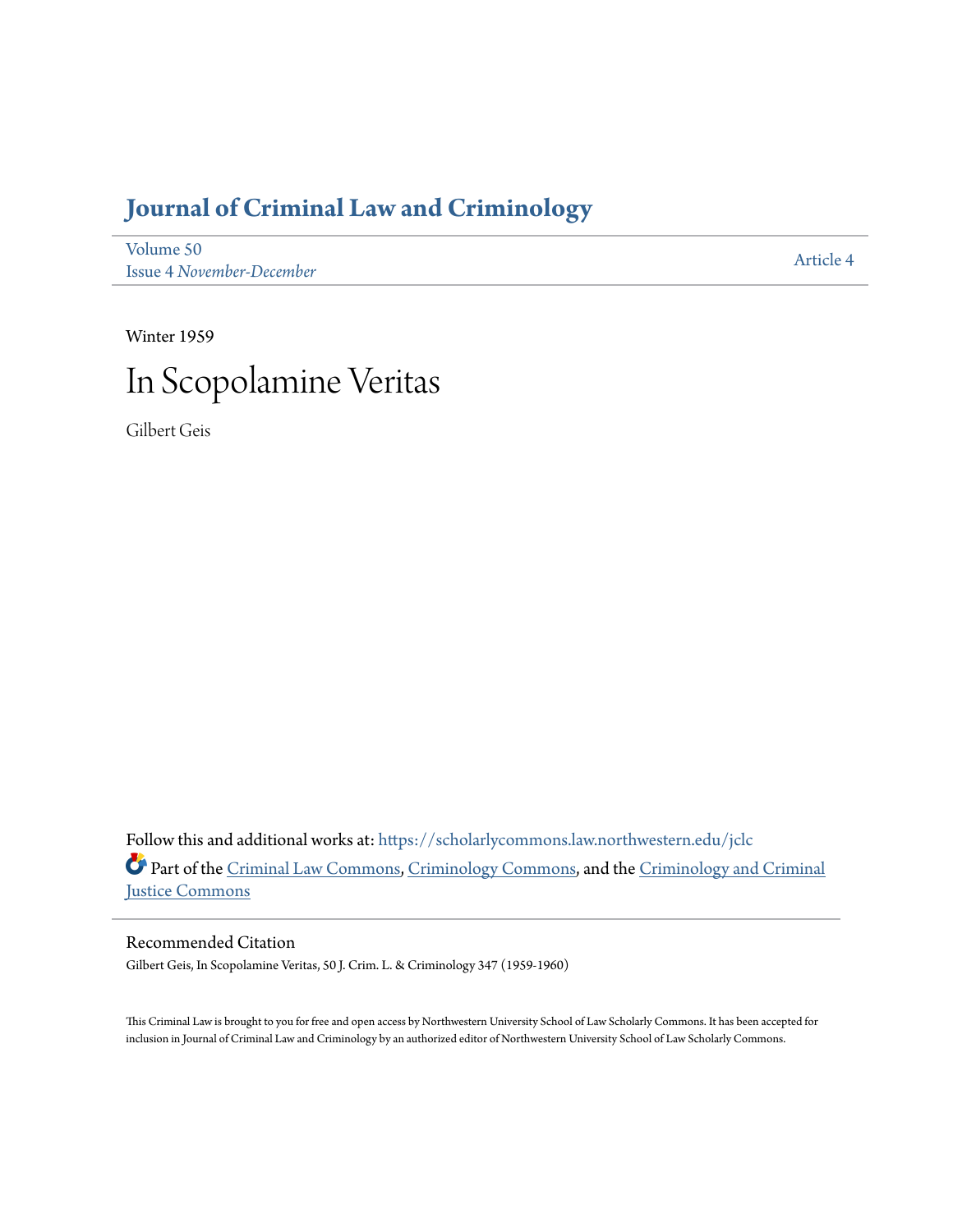### IN SCOPOLAMINE VERITAS

## The Early History of Drug-Induced Statements

## GILBERT GEIS

The author is Assistant Professor of Sociology in the Los Angeles State College. He has contributed two leading articles to this *Journal:* "Jeremy Bentham" (in our Pioneer Series) Vol. 46, No. 2, pages 159 ff, and "Cameras in the Courtroom," Vol. 47, No. 5, pages 546 ff.--EDITOR.

Every man has reminiscences which he would not tell to everyone, but only to his friends. He has other matters which he would not reveal even to his friends, but only to himself, and that is secret; but there are other things which a man is afraid even to tell himself.-Fvodor Dostoevsky.

Possibly no part of Europe has as fascinating a topography as Carniola. The onetime Austrian duchy, perpetually deeply involved in the labyrinthic political intrigue of central Europe,<sup>1</sup> is bountifully endowed with caves, subterranean waterways, and some of the most colorful grottoes in the world.2 Legend has it that Jason and the Argonauts passed through Carniola on the way from Colches, and during the centuries the area has borne successive onslaughts from foreign invaders.<sup>3</sup>

It was to the Carniola area, with its rich quicksilver mines, that the Austrian government in about 1750 dispatched Giovanni Antonio Scopoli, a physician with a catholicity of avocational interests that was to provide the background for his major contributions to science. Scopoli had been born in the Tyrol in 1723, and had received his medical degree at Innsbruk before his appointment to the Idria mines in Carniola.4 In his spare

*<sup>I</sup>Cf.,* AMBLER, **BACKGROUND TO DANGER** (1937) for **<sup>a</sup>**fine description of the area, and a stirring tale of some of its intrigue. **<sup>25</sup>**ENCYCLOPAEDIA **BRITANNICA** 121 (5th ed. **1878).**

**3** BAKER, AusTIA: HER PEOPLE **AND THEIR** HOME-**LANDS** 130 (1913).

4 The major biographical data is from *5* **BIOGRAPHIE** UNIvERsErE~ 483 **(1838).** See also, **GENERAL** Bio-**GRAPHICAL DICTIONARY** (Chambers ed. **1816);** Newton, Preface, in SCOPOLI'S ORNITHOLOGICAL PAPERS (1882); **31** ENCICLOPEDIA **ITAILAiIA 208** (1936-1940); 20 **ENCYCLOPAEDIA BRITANNICA** 134 **(1958).** Scopoli was finally appointed to a professorship of chemistry and finally appointed to a professorship of chemistry and botany at the University of Pavia, and became em-<br>broiled in an attempt to have a renowned colleague re-<br>moved for robbery of the public museum. The Emperor, reports allege, was loathe to dismiss the famous aca-

time, Scopoli ranged over the mountains, making a painstaking collection and catalogue, published in 1760 as *FLORA CARNIOLICA,* of more than 1500 botanical specimens. It was four years later that Jacquin, in a massive effort to bring taxonomical order to botany, honored Scopoli by giving the name *Scopola carniolica5* to the physician's major discovery, a 1-foot high, purple-flowered shrub which grew in calcareous soil in damp, stony, and hilly districts.<sup>6</sup>

Pharmacologists began intensive investigations of the properties of this and kindred plants toward the end of the nineteenth century, and eventually a German professor at the University of Marburg, Ernst A. Schmidt (1845-1921), isolated the principle constituent of the plant's dried rhizome,7 a drug which he named scopolamine  $(C_{17}H_{21}NO_4)$ .

demician, thief or otherwise, and publicly rebuked his accusers "in a manner which was supposed to have<br>caused Scopoli's death'' in 1788. GEN. BIOG. DICT. at

270. **6 JACQUIN, 1** OBSERVATIONS 20 (1764). Three years later, Linnaeus changed the name to *Hyoscyamus* later, Linnaeus changed the name to Hyoscyamus scopolia (VON LINNE, MANTISSA 46 (1767), but Jacquin's designation prevailed. See also, Hormes, *The Natural*<br>*History of Scopola Carniolica, Jacq., 49* PHARM. J. &<br>TRANS. 468 (1889); MAISCH, *Additional Notes on*<br>*Scopola, 42* A. J. PHARM. 107 (1890).

**<sup>6</sup>**Scopoui, FLORA CARNiOLiCA 288 (1st ed. **1760). 7RUSBY,** *Scopola,* in **REFERENCE** HANDBOOK **OF THE MEDICAL** SCIENCES 677 (Stedman ed. 4th ed. 1923)

... the rhizome of which the drug almost wholly consists is usually from 2-4 inches in length, as thick as the fingers, sympodial in development, shortly and sharply flexious, and marked on the upper surface with rather closely set large shallowy cup-shaped stem scars. The outer surface is gray brown.... Its fracture is accom-panied by the emission of the same puff of dust that accompanies that of belladonna root.

**8** Sc I'mT, *Ueber Scopolamin (Hyoscin), 230* ARCHrv DER **PHARM CE 207 (1892); SCHMIDT,** *Ueber das Scopo-lamin,* **232** *ibid.* 409 (1894). See also, **SHOEMAKER,** *Practical Value of Some Old Remedies-Scopolamine Hydrobromide, 82 N.* Y. Med. J. 749 (1905); **KREXMERS** & **UNDANY,** HISTORY OF PHARMACY: A GuIDE **AND A** SuRvEY 472 (2nd ed. **1951);** McCLEAN & **IvrRNEy-**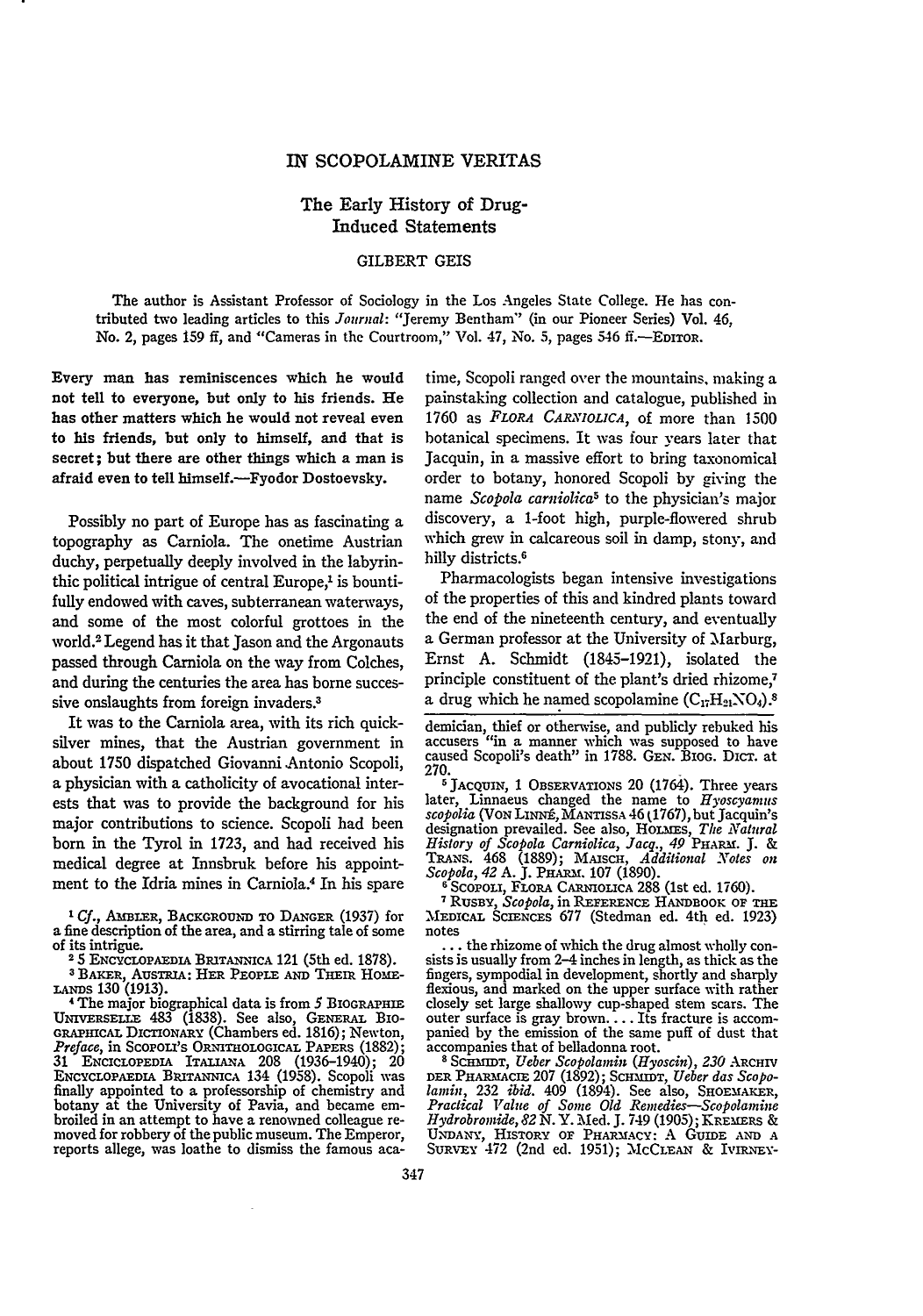It was a drug which occurred either colorless, or in white crystals, or as a white granular powder. It was oderless and slightly efflorescent in dry air.<sup>9</sup>

Further chemical investigation quickly established the identical nature of scopolamine and hyoscine, a drug which had been extracted from the plant *kyoscyarnus niger* about a decade earlier." It was this latter plant, known as henbane, which figured in numerous stories about poisoning from remote times,<sup>11</sup> being mentioned as early as 681 by Benedictus Crispus, the Archbishop of Milan.<sup>12</sup> The dancing frenzy and the witches' madness of the Middle Ages was supposed to be traceable in part to the use of Black Henbane; the inhalation of fumes of hyoscyamus was alleged to have provided the stimulation for the processions of the flagellants, and, before these, the Scythians were reported to burn the seeds of Black Henbane in order to put themselves into a state of manic intoxication.<sup>13</sup> More classically, in HAMLET there appears the murdered king, telling his son that he had been poisoned "with juice of cursed henbana in a vial", a "leperous distillment" which "holds such an enmity with blood of man."<sup>14</sup>

The depressant effect of scopolamine was soon well known. Use of the drug was found to cause drowsiness, euphoria, amnesia, fatigue, and dreamless sleep,15 through depression of the psychic and motor centers of the brain, resulting in a hypnotic condition which passed into narcosis if the dosage was large enough.<sup>16</sup> These characteristics inevitably

**COOK,** 2 TEXTBOOK OF THEORETICAL BOTANY 1899 (1956).

**9** DISPENSATORY OF THE UNITED STATES Or AMERICA 221 (OsoL & FARRAR, JR. ed. 25th ed. 1955).

**'0** HENRY, **THE** PLANr **ALKALOIDS** 84 (1949); PETrY, NARCOTIC DRUG DISEASES AND ALLIED AILMENTS 168 (1913).

<sup>11</sup> Flückiger & Hanbury, Pharmacographia: A<br>History of the Principal Drugs of Vegetable ORIGIN **MET** WITH IN GREAT BRITAIN **AND BRITISH** INDIA 416 (1874); *Scopolamine: History, Pharnacologi- cal Actions, and Clinical LUse, 9* ROCHE REV. 229 (1945).

1 <sup>2</sup> DE RENZI, *I* COLLECTIO SALERNITANA *74,* **8\_ (1852).**

**11** SCHENK, BOOK OF POISONS 37 (Bullock tr. 1956).

**<sup>14</sup>**SHAKESPEARE, *Handet, Prince of Dennark,* in COMPLETE WORKS OF WILLIAM SHAKESPEARE 870, 877 (Craig ed. Oxford ed. 1943).

**11** GOODMAN & GILMAN, PHARMACOLOGICAL BASIS **OF** THERAPEUTICS 544 (2nd ed. 1955). **16** GRUBER, *Scopolamine (Hyoscine),* in 12 **CY-**

CLOPEDIA OF **MEDICINE,** SURGERY, SPECIALTIES 631 (rev. ed. 1957). The most famous lethal use of scopolamine was that in the Crippen case (TRIAL OF HAWLEY HARVEY CRIPPEN (Young ed. 1920). A fictional illustra-tion is CHRISTIE, *Philomel Cottage,* in WITNESS FOR THE **PROSECUTION** 152 (1954).

led to experimentation with the new drug as an anesthetic, and by 1900 Schneiderlin had suggested its employment in surgical operations.<sup>17</sup>

Two years later, other German doctors began experiments with scopolamine in obstetrical deliveries, soon developing a program of "twilight sleep" *(dämmerschlaf)* that was to excite worldwide attention and produce heated debates on its merits. "It was about the only subject not smothered by the European war," one writer noted in 1915,<sup>18</sup> while another, with some whimsy, recalled that "the first accounts of its use . . . were almost enough to make a man break down and weep because he would not have a baby."<sup>19</sup> Advocates claimed that the new drug, combined with morphine as a birth anesthetic and analgesic, "abolished the primal sentence of the Scripture: 'In sorrow thou shall bring forth children.'"<sup>20</sup> Opponents pointed to lethal dangers, both to the mother and to the expected child, inherent in use of the drug,<sup>21</sup> while careful scientists, attempting to evaluate the barrage of data published about the new procedure, generally decided that the evidence itself was contradictory and inconclusive.<sup>22</sup>

**1 <sup>7</sup>**SCHNEIDERLIN, *Ein nene Narkose,* 54 **AERZTLICHE** MITTEILUNGEN **AUS** UND FUR BADEN **101** (May 31, 1900); SCHNMIDERLL-, *Die Skopolamine (Hyoszin) Mforphium Narkose, 50* M'NCHENER **MEDIZINISCHE** WOCHENSCHRIFT 374 (1903). See also, van Leeuwen &<br>Györgi, *On Scopolamine-Morphine Narcosis, 18* J.<br>PHARM. &. Exp'l. THERAPEUTICS 449 (1921).

**"1** LEUPP **&** HENDRICK, *Twilight Sleep in America, 44* **MCCLURE'S** MAGAZrNE 25 (April 1915).

**19** RAPER, MAN **AGAINST** PAIN: THE EPIC OF ANES-THESIA 225 (1945). One company, advertising scopolamine pills, became completely rapturous:

Women are canceling their engagements With their old physicians to secure the attendance of those who employ the Hyoscin-Morphin-Cactin tablet. Men write to us that they are extinguishing the fear of child-birth, putting a stop to family quarrels, and one man goes so far as to predict an increase in the birthrate of the American women as a result.

Quoted (with disapproval) in 49 J.A.M.A. **2103**  $(1907).$ 

<sup>0</sup>**TRACY &LEUPP,** *Painless Childbirth, 43* **MCCLURE'S**

<sup>21</sup> HATCHER, *Scopolamin-Morphin in Narcosis and in Childbirth, 54* J.A.M.A. 446 (1910). The disadvantages can be summed up as **1)** needs constant supervision; 2) asepsis difficult to maintain; 3) increases incidence of operative deliveries; 4) neonatal mortality higher- operative and accumulative effect of drugs on child's respiratory system. GREENHILL, PRINCIPLES & PRAC-TICE OF OBSTETRICS 257 (10th ed. 1951). See also, 2 **TICE** OF OBSTETRICS 257 (10th ed. 1951). See also, 2 OBSTETRICS & GYNECOLOGY 281 (Adair ed. 1940); SCHWARTZ & KREBS, *Scopolamin-Morphin Seminar-cosis,* 81 J.A.M.A. 1082, 1088 (1923).

<sup>22</sup> GRUBER, *op. cit. supra* note 16 at 635; HENDEE, Review of the Literature of Scopolamin-Morphin Anes-<br>*thesia, 11* Am. MED. 216 (Feb. 10, 1906). The drug is still in decent favor today, with an estimated usage in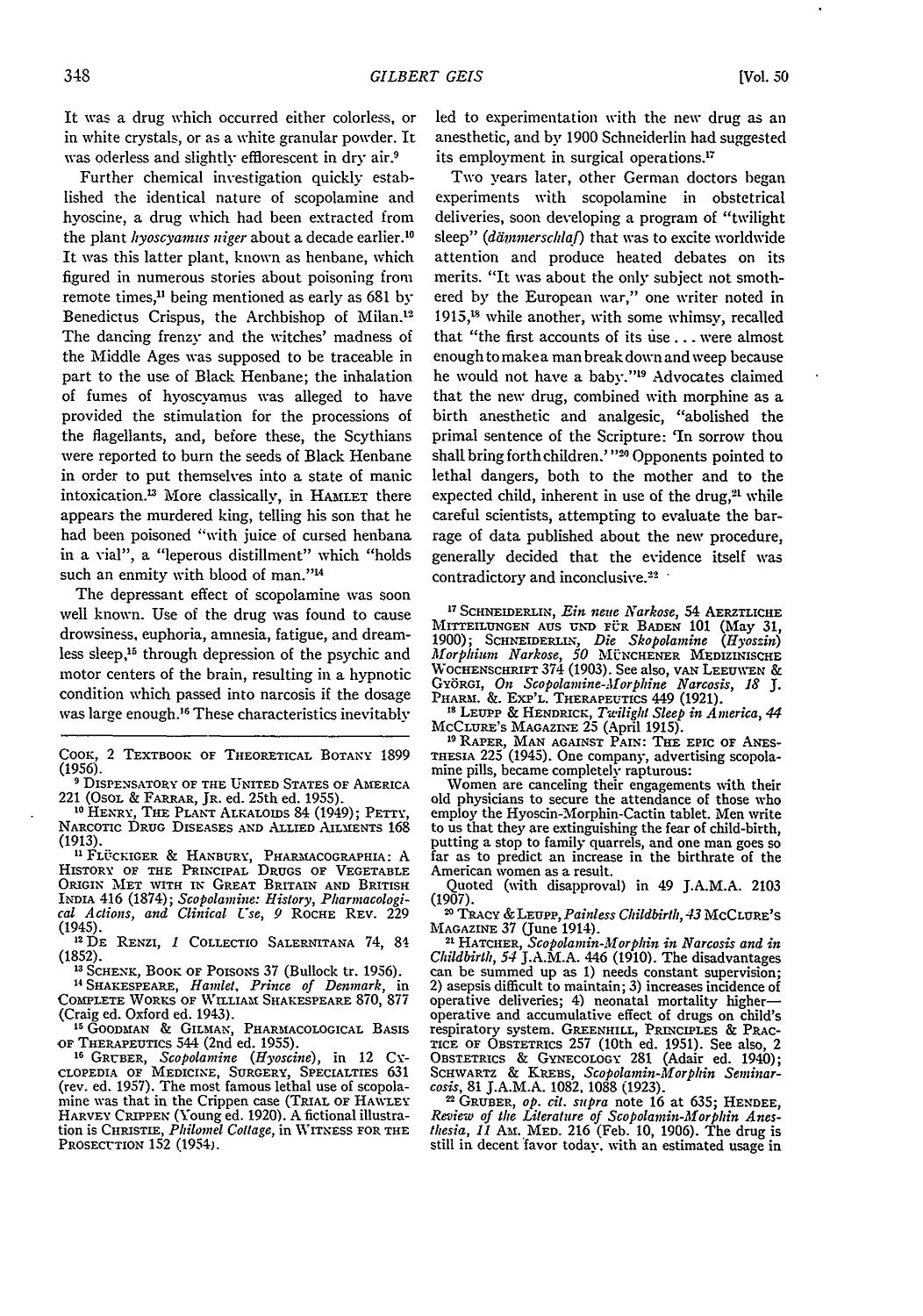Twilight sleep had begun its flamboyant obstetrical history at Freiburg when Richard von Steinbuchel conducted research into its efficacy as a general birth anesthetic.<sup>23</sup> Steinbuchel was attempting primarily to reduce pain rather than to induce a state of narcosis and therefore employed a dosage considerably under that which was eventually used in the "twilight sleep" program. Steinbuchel's work was later taken up and expanded by a corps of assistants, headed by J. Christian Gauss<sup>24</sup> and Bernard Krönig.<sup>2</sup>

The particular parturient charm of twilight sleep was that it could produce, rather than merely a state of anesthesia, a state of complete amnesia, a state in which the emergent mother lost all recollection of the details of the birth process. To inveigh this attractive condition called for the use of some comparatively involved and intricate procedures. The patient would be kept in a darkened, quiet room. Her eves were shaded and her cars plugged with cotton, and all extraneous disturbances were minimized. The mother-to-be required constant supervision-one of the drawbacks of the procedure-because the drugs occasionally made her confused and very restless.

Injections of scopolamine and morphine, which

**60** percent of births in the United States. EASTMAN, WILLIAMS' OBSTETRICS 424 (10th ed. 1958). See also, KIRSCHBAUM, *Scopolamine in Obstetrics*, 44 A. J.<br>OBST. & GYNEC. 664 (1942).

OBST. **&** GxNEc. 664(1942). **<sup>2</sup> VON STEINBUCHEL,** SCHMERZVERMLNDERUNG **UND** NARK OsE IN DER GEBURTSHELFE **(1903);** vON STEIN-BÜCHEL, Die Skopolamin-Morphium-Halbnarkose in Der *Geburtshiilfe, 1* BEITRAEGE Z. **GEBURTSHULFE UND** GYNAKOLOGIE FESTCHRIFT Z. RUDOLF CHROBAK 294 **(1903);** vON STEINB-cHIEL, *Vorldufige M1illheilung Uber Die Anwendung Skopolanin-Morphium Injektionen in der Geburishiilfe, 26* ZENTRALBLATT FUR GYNAKOLOGIE 1304 (1902). The best summary is CLAYE, *The Coming* of Twilight Sleep, in Evolution of Obstetric Anal-<br>GESIA 25 (1939). See also, Moore, Contributions of<br>Anesthesia to Psychiatry, 19 YALE J. BIOL. & MED. 195<br>(1946); CASTIGLIONI, HISTORY OF MEDICINE 1063 (1947); GARRISON, INTRODUCTION TO **THE** HISTORY OF MEDICINE 739 (4th ed. 1929); KEYS, HISTORY **OF SURGICAL ANESTHESIA** 48 (1945); BECK & ROSENTHAL, OBSTETRICAL PRACTICE 978 (6th ed. 1955). <sup>21</sup>GAUSS' major contributions are: *Die Anwendung*

*Des Skopolamin-Morphium Ddimmerschalfes in Der Geburtshilfe, 2* MEDIZINISCHE KiINIK **136** (1906); *Geburten im Kiinstlichen Dantinerschlaf, 78* ARCHIV IFR GYNAXOLOGiE *79* (1906); *Bericht Uber* Dis *Erste Tausend Geburten im Skopolamin-Ddiimmerschlaf, 54* **MUJNCHENER MEDIZINISCHE** WOCHENSCHRIFT **157 (1907);** *Die Technik Des Skopolamin-Morphium in Der Geburishiilfe, 31* ZENTRALBLATT FUR **G.AKOLOGIE** 33 **(1907).**

**<sup>25</sup>**KR6NIG, *Scopolamine-Morphine N-arcosis in Labour, <sup>2</sup>*BRIr, M. J. 805 (1908).

blended together synergistically,<sup>26</sup> were begun when the patient started definite labor contractions. After the initial morphine-scopolamine shot, the patient was given repeated injections of scopolamine in dosages determined by her particular mental state rather than by any lapse of time. If all went perfectly, the patient would have no recollection of anything that took place after the second or third injection.<sup>27</sup>

While scopolamine could blur and blunt memory for recent events to an "almost unbelievable degree,"<sup>23</sup> the difficult aspect of its use in twilight sleep lay in a determination of the moment when the optimum dosage had been administered, neither too much nor too little, so that no mnemonic Irish pennants-"islands of memory" one commentator labelled them<sup>29</sup>-hung loose, nor, conversely, not too much drug had been given so that it might delay delivery or adversely affect the unborn child.

To calculate this moment with a precise nicety, Gauss, after much experimentation, developed a series of so-called memory tests, "elusive as they were decisive."<sup>30</sup> With watch in hand, the practitioner in attendance at the birth methodically requested the patient to recall and identify various items and events, repeating the experiment at half hour intervals until it became apparent that the drug had deadened powers of recollection.31 These tests were considered "the best and only means of gauging the consciousness of the patient,"32 and their routine employment was the key to the eventual use of scopolamine as a so-

26 KRANTZ *&* CARR, THE PHARMACOLOGICAL PRINCI-PLES OF MEDICAL PRACTICE **835** (4th ed. 1958).

2, ADAIR, *op. cit. supra* note 21 at 781; GODDARD, *Hlow Science Solves Crime: "Truth Serum" or Scopolamine in the Interrogation of Criminal Suspects, 10* **HYGErA** 337, 339 (1932). The new development keynoted a social novel **by** Edith Wharton, in which a character, installed in the "most perfect 'Twilight Sleep' establishment in the country.., drifted into motherhood as lightly and unperceivingly as if the wax idol which suddenly appeared in the cradle at her bedside had been brought there in one of the big bunches of hot-house roses.' WHARTON, TWILIGHT SLEEP 14 (1927).

WHARTON, TWILIGHT SLEEP 14 (1927).<br><sup>28</sup> MUEHLBERGER, *Interrogation Under Drug In fluence: The So-Called 'Truth Serum' Technique, 42 J.* CRim, L. 513, 517 (1951). **<sup>29</sup>**ADAIR, *op. cit. supra* note 21 at 781. **<sup>30</sup>**LUEPP & HENRicK, *op. cit. supra* note 18 at 34.

**31 CULPE & HENRICK,** *op. cu. supra* **note 16 at 34.**<br><sup>31</sup> GRUBER, *ob. cit. subra* note 16 at 635; CLAVE, *ob*. *cit. supra* note 23 at 33; SOLLmANN, A MANUAL OF PHARMACOLOGY *&* ITS APPLICATION TO THERAPEUTICS & TOXICOLOGY **397** (8th ed. **1957);** HARRAR & MCPHERsox, *Scopolainine-Narcophin Seminarcosis in Labor, 69* A. J. OBSTET. 621 (1914).

**<sup>52</sup>**KNIPE, *The Freiburg Method of Dimmerschlaf or Tweilight Sleep, 69* A. J. OBSTET. 884 (1914).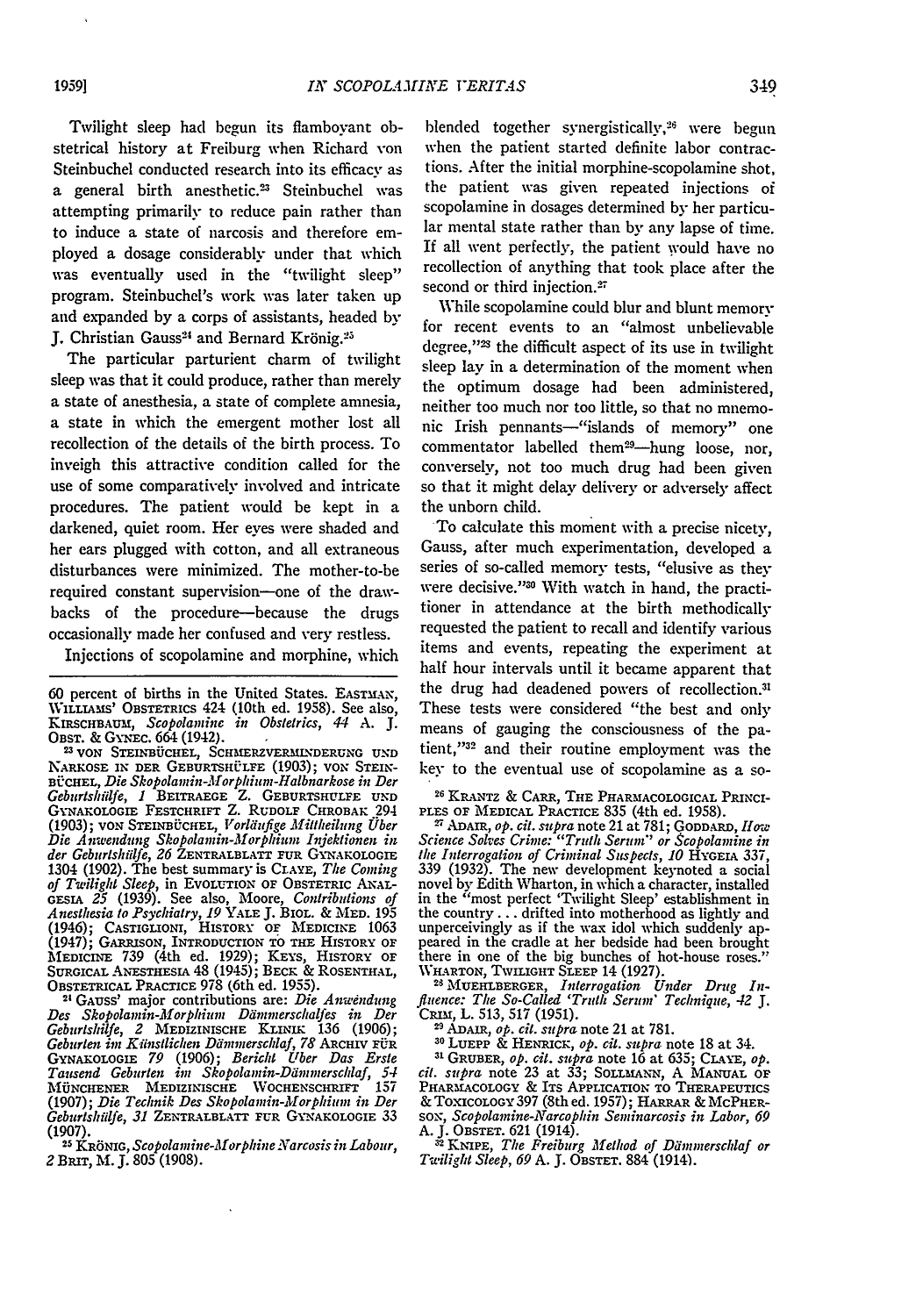called "police drug"<sup>33</sup> alleged to produce accuracy in responses to interrogation on criminal matters.

#### THE WORK OF DR. HOUSE

The central figure in this development was an American obstetrician who spent the better part of his professional life in the stereotypically buccolic role of a small-town doctor. Dr. R(obert) E(rnst) House stands unchallenged as the "father of truth serum," and in many ways he shows a considerable number of the traits often associated these later days with American male parents. He was exaggerative in regard to his scientific product, notoriously blind to its failings, grossly indulgent of its wayward behavior, and stubbornly proud of its minor achievements. He was also, unfortunately, not particularly intellectual, grammatical, or scientifically astute. On the other hand, House possessed superabundant quantities of sincerity, humanity, and integrity-rare enough qualities in early police work. A religious man, he felt impelled by what he considered to be a higher order of duty to carry on his work in the face of severe criticism, and many times expressed a deeply-felt belief in the ultimate vindication of the drug that he championed for scientific and humane police work.

House, a slightly built, partially bald man, standing about five feet, seven inches,<sup>34</sup> was born in Dallas in 1875, and spent two years as a student at the University of Texas before receiving his medical degree one year later-in 1899-at Tulane University. Soon after, he returned to Farris, Texas, a small farming and brick manufacturing community about one-half mile north of the Dallas county line, where he practiced medicine until his death from hemiplegia in 1930.<sup>35</sup> Perhaps the finest tribute to House after his death came from Dr. John A. Larson, inventor of the polygraph, and House's most discriminating critic. "When considering [House's] researches," Larson wrote, "too much credit cannot be given this energetic idealist who died in the midst of his

**3** The felicitous term is from an otherwise poor book, **ROLIN,** POLICE **DRUGS** (1956).

<sup>34</sup> These vital statistics were supplied by one of Dr. House's sons, both of whom are physicians in Dallas. Letter from Dr. Ford House, January 19, 1958. **<sup>35</sup>**WEBB, *I* **HANDBOOK** OF TEXAS 594, 842 **(1952);**

MEMORIAL & BIOGRAPHICAL HISTORY OF **ELLIS COUNTY** 226 (1892); *16* **WHO's** WHO **IN** AMERICA, 1930-31, p. 312; *26* TEXAs **ST.** J. MED. 395 (1930).

work, firm in the conviction that there was something very worthwhile in his method."36

House published some eleven articles on scopolamine from 1921 through 1929, with a noticeable increase in polemical zeal as time passed and what had begun as something of a scientific statement turned into more of a dedicated crusade. $\frac{37}{2}$ 

In his initial contribution, House outlined his personal experiences with the German *ddmmcrschlaf.* He had, he wrote, traveled to New York to observe "twilight sleep" at first hand when the method came into controversy'. On his return to Texas, he employed the technique in some 500 cases, with complete satisfaction.<sup>35</sup> House then proceeded to present a pioneering explanation of the potentialities of scopolamine as a police investigative weapon:

In my first cases I asked questions to see how much more medicine to be employed was required. I observed my patients always answered my queries correctly, so I carried my investigations further with the results sufficient to Satisfy and prove to me that when any person is completely under the influence of the drug... with care in questioning .... they will tell the truth relating to any question that they are asked so far as they know.<sup>39</sup>

In this initial statement, House put forth the humane considerations that were incessantly to

**<sup>36</sup>**LARSON, **LYING AND** ITS **DETECTION:** A **STUDY OF** DECEPTION & DECEPTION TESTS 204 (1932). See also,<br>MATTHEWS, *Narcoanalysis for Criminal Interrogation*,<br>in LEGAL MEDICINE 945, 948 (Gradwohl ed. 1954).

**<sup>3</sup>**The articles by House that I have found are these: 1) *The Physiological Effects of Scopolamine-the Re-vised Method of 'Twilight Sleep', 30* **MEDICAL IN-**SURANCE & **HEALTH** CONSERVATION 391 (1921); 2) *The Use of Scopolamin in Criminology, 18* TEXAS **ST.** J. **MEDICINE** 259 (1922), reprinted *2* **A. J.** POLICE **SCIENCE** 328 (1931); 3) Scopolamin Anesthesia, 30 SOUTHWEST<br>J. MEDICINE & SURGERY 7 (December 1922); 4) The<br>Physician & the Criminal, 42 MEDICAL HERALD &<br>ELECTROTHERAPIST 25 (1923); 5) Medico-Legal & Ob*stetrical Observations on Scopolamin Anesthesia, 37* A. *J.* SURGERY 111 (ANESTHESIA SuPP.) (1923); 6) *The Drug Scopolamin, 76* NEw ORLEANs MEDICAL & **SURGICAL** *].* 431 (1924); 7) *Scopolamin-a Humane Third Degree, 10* POLICE J. 4 (Oct.-Nov. 1924); 8) *Scopolamin-Apomor-*<br>*phia in Criminology, 4* CURR. RESEARCHES IN ANESTHE-SIA & **ANALGESIA** 162 (1925); 9) *Why Truth Serum Shoauld Be Made Legal, 42* MEDICO-LEGAL **J.** 138 (1925); 10) *Truth Serum Can Aid Society By Making the Criminal Tell All He Knows,* PROCEEDINGS OF **THE ELEVENTH** ANNUAL **CONVENTION OF** THE **INT'L. ASS'N. FOR** IDENTIFICATION 143 (Stephens ed. 1925); **11)** *Diagnosis & Treatment of Insanity by Detection of Delusion, 25* **TEXAS** ST. **J.** MEDICINE 299 (1929).

**\*1** HOUSE, *Physiological Effects of Scopolamine, op. cit. supra* note 37 at 391.

**39** *Ibid.* at 392.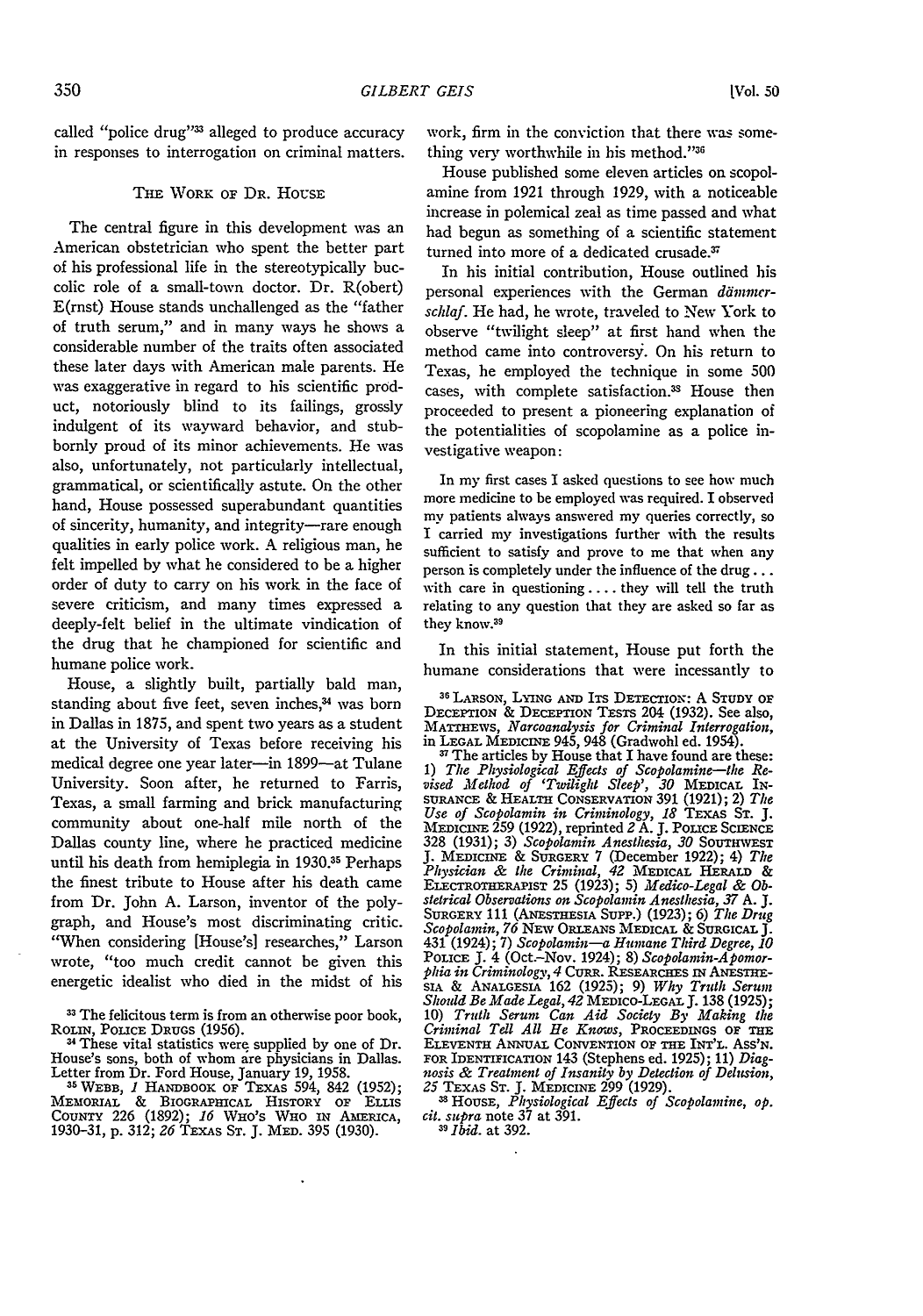underlie his championing of scopolamine. "If my assertion is correct," he wrote, "there is no justifiable reason for any person to be convicted upon circumstantial evidence, nor any excuse for the brutal third degree methods, nor any excuse for the State to permit a suspect to turn State's evidence."40

House's best-known statement on scopolamine came in 1922, when, in a widely-quoted and reprinted article, he presented in detail the chronology of his interest and experimentation with the drug in police work, and argued, with somewhat more enthusiasm than logic, that "if the use of bloodhounds is legal, the use of scopolamine can be made legal."<sup>41</sup>

The scent of forensic innovation had first presented itself to him, House related, during a twilight sleep delivery in late 1916. In the course of his work, House asked the husband for the location of the scales. The wife, presumably unconscious, answered clearly: "They are in the kitchen, on a nail behind the picture."<sup>42</sup> House was taken aback by this information and, his curiosity aroused, further explored this serendipitous pathway by the use of a rather lively process of extrapolation which he described as follows:

The fact that this woman suffered no pain and did not remember when her child was delivered, yet could answer correctly a question she bad overheard, appealed to me so strongly that I decided to ascertain if that in reality were another function of scopolamine. In a confinement case you find the dosage by engaging the patient in conversation to note the memory test. Hence, my investigation was a simple matter. I observed that without exception the patient always replied with the truth. The uniqueness of the results obtained from a large number of cases examined was sufficient to prove to me that I could make anyone tell the truth on any question.<sup>43</sup>

"Under the influence of the drug, there is no imagination," House proclaimed. "They cannot create a lie because they have no power to think or reason."<sup>44</sup>

Spurred on **by** this conclusion, House subsequently carried out two experiments in the Dallas county jail to test his findings in more realistic surroundings. In both cases, he obtained information which he declared had not been elicited **by** prior interrogations. In both cases, also, the subjects made statements under the influence of the drug which served to exonerate them. In one instance, the suspect had already been sentenced to a fifteen-year term, but, as a result of House's work, the prisoner's attorney now successfully contended that the conviction was the result of mistaken identity.45 House apparently was not suspicious of the self-serving outcome of the pair of tests; rather he was delighted that his method had proved so efficacious in aiding the course of what he conceived to be true justice.

The daily newspapers had already begun a campaign of editorial overstatement-both for and against House's work--that was to continue for the next ten years and introduce a constant note of plaintiveness into House's writing, though, certainly in the later years, House's own rather flamboyant public exhibitions of scopolamine were to compound grossly any editorial sins that might originally have been committed against him.

Support for House against the harrassment of the newspapers came early from the Texas Medical Society which printed an editorial accompanying an article by House, noting first that the designation "truth serum"46 was the "usual misfit newspaper appellation, arising from the desire of the

*<sup>40</sup>Id.* House's venomous hatred for State's evidence witnesses blistered through his writings. At one time he noted: "The liar I have the most contempt for is the man who turns State evidence. I wish every one of them could be made to prove their contention under scopolamin anesthesia. Some of them I know are honest, but in my work I have my first one to meet." The Drug *Scopolaynin, op. cit. supra* note **37** at 259.

*<sup>41</sup> The Use of Scopolamin in Criminology, op. cit. supra* note 37 at 259. **A** somewhat garbled account of House's work crossed the ocean where a British medical journal heard "mysterious reports of a 'truth serum' which was apparently to take the place of the oath in American *<sup>4</sup>* legal practice **... "** *100* **LANCET** 1082 **(1922).** *2 Ibid.* at 261.

*<sup>43</sup> Id.*

*<sup>44</sup> Id.*<br>*45 Ibid.* at 260.

<sup>&</sup>lt;sup>45</sup>*Ibid.* at 260.<br><sup>46</sup>This is the first printed use of the much, and cor-<br>rectly, maligned term "truth serum" that I have<br>been able to find. [Cf., "the drug used is not a serum, and it does not always lead to the truth." MACDONALD, *Truth Serumn, 46* **J.** CRImn.., **C.,** & P. **S.** 259 (1955)]. House resisted use of the term for some time, but eventually came to employ it routinely. The only clue to its origin that he provides is the statement: "Scopolamin has been erroneously, though on his part honestly, termed truth serum **by W. W.** Ferguson of the Los Angeles Record." *(lIedico-Legal & Obstetrical Obserations on Scopolantin Anesthesia, op. cit. supra* note 37 at 113. I have checked the Record from the beginning of 1922 through June 26, 1923 (when House made the above statement) without any success in locating Ferguson's usage).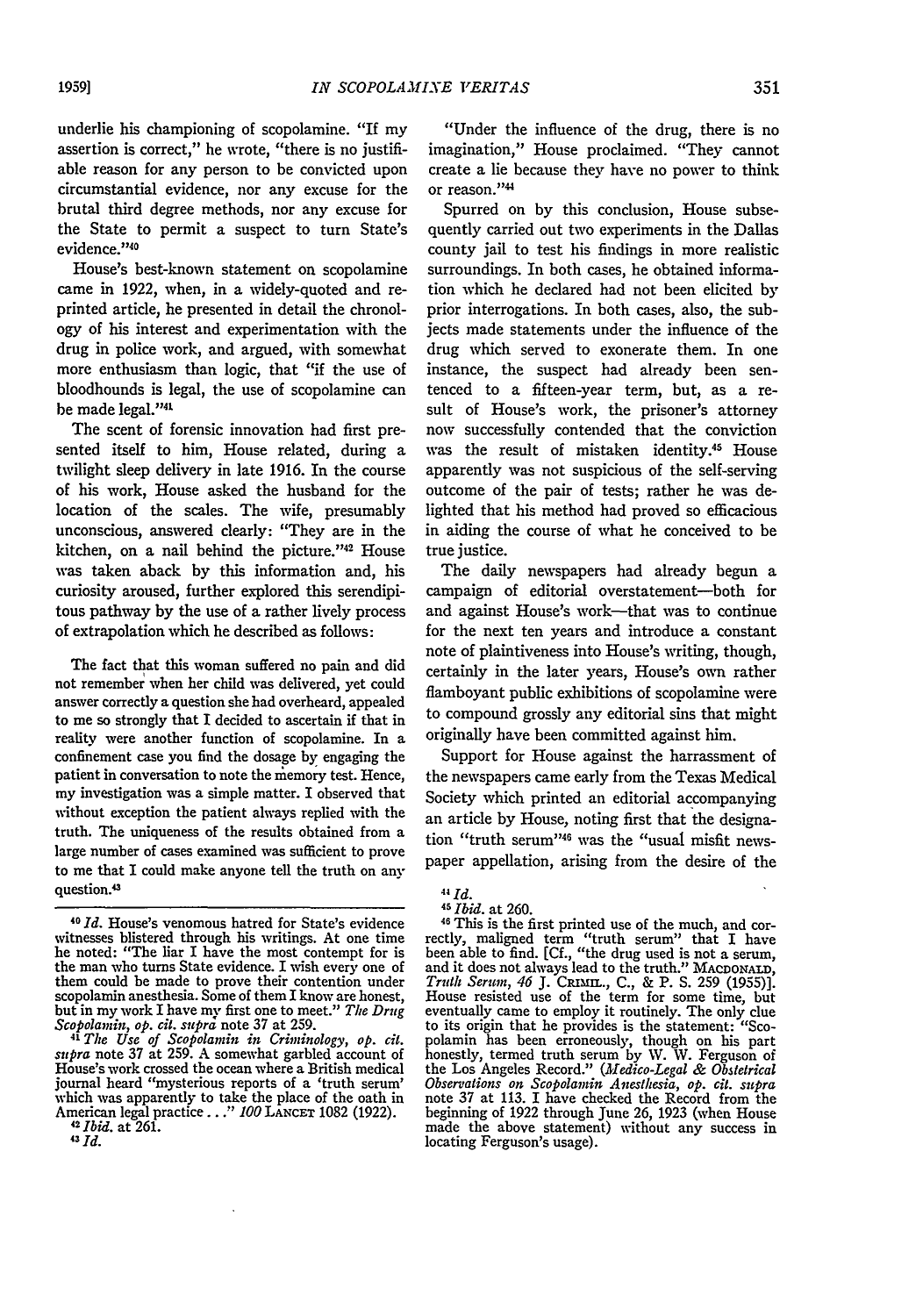reporter to please the careless-minded, sensation lover,"47 and then calling for a dispassionate consideration of House's claims. The *Journal* pointed out with considerable calm and fairness that:

The point to be considered in the whole question will probably be, if what is found leads to provable conclusions, all good and well; if not, the situation is where it was at the beginning of the experiment. Whatever else may be said, there certainly is room here for interesting study and experimentation.45

A series of cross-country trips to present papers on scopolamine followed House's original announcement. The most significant probably was an appearance in San Francisco in June, 1923, where House disclosed that a few months previously he had been involved in what was likely the first courtroom use of material derived from scopolamine. 9 In the case of *State* v. *Head* in Dallas, House noted, he had secured information on the culpability of the State's leading witnesses which enabled him to feed key questions to Head's attorney and thus gain an acquittal for the defendant.<sup>50</sup>

House summarized in his San Francisco talk some of his conclusions on scopolamine from "seven years of criminal research work":

1) Any person arrested as a suspect can be made to acquit or convict himself; 2) There would be no further necessity to grant immunity to a known criminal for the reason his evidence could be obtained and corroborated without his consent; 3) A perjurer **...** could be made to tell the facts; 4) In times of war a spy could be made to divulge his information before being tried; 5) Statistics say that only one person in ten who are tried is convicted. The nine who escape... would show under the influence of the drug those who are guilty; 6) Statistics compiled give over one-half of the expense of maintaining our government as being spent for the control of crime. If Uncle Sam could prove this theory **...** it would mean the savings of millions of dollars in a year; 7) Its adoption as legal **...** would do more than any one method to prevent robbery. Criminals

**7** Truth *Serum, 18* **TEXAS ST. J.** MD. 231, 232  $(1922)$ .<br><sup>48</sup>*Id.* 

<sup>49</sup> The first use of drugs in American criminal investigation is generally considered to be that in a New York case in which a police officer admitted 'while under the influence of ether that he had faked insanity when accused of murdering his wife. Wagner, *Feigned Insanity: Malingering Revealed by the Use of Ether, 61*

A. **J.** INSANITY 193 (1902). *5 Medico-Legal & Obstetrical Observations on Scopolamin Anesthesia, op. cit. supra* note 37 at 114.

would soon learn the arrest of any one of them would mean the names of all of them; **8)** ... many would prefer to confess than to take the medicine; **9)** If this method could be standardized it would clean every penitentiary of their innocent, and furthermore there would be no more innocent persons sent there.<sup>5</sup>

House *by* this time was somewhat on the defensive, aware of the opposition that his statements were arousing:

At first reading this all sounds as miraculous, absolutely impossible and like the halhicination of a diseased mind. If you will stop and reflect, with your knowledge of medicine, you will understand that all I have said as being possible represents only one simple function of the drug.<sup>52</sup>

At the same time, House was backing down slightly from his original claims of infallability, granting now that the drug would not be perfect unless the physician himself were **"100** percent perfect" but still maintaining that "if scopolamine would prove reliable in only fifty percent of the cases it would be worth its weight in radium, and then some. I admit **...** that the testimony obtained would be worthless in a court room, but the evidence secured by any type of third degree must be corroborated."<sup>53</sup>

House's most frank and emotional statement on his work was made in New Orleans, where he had graduated from medical school, and where he returned in late 1923 to address the medical

<sup>53</sup> *Id.* The San Francisco visit illustrated the variation between House's comparatively mild statements and the conclusions of the daily press. After House conducted a demonstration at San Quentin, the San Francisco newspaper headlined: **SAN QUENTIN Op-FICIALS STAND AGHAST AS** EXPERT **CONDUCTS** DEMONsTRATioN, and quoted House as saying: "I have yet to find a human being who could evade the truth when it was asked him under the influence of scopolamine." San Francisco Chronicle, June 27, 1923, **p.** 1 and 38a. In a quick side trek to Los Angeles on his way home,

House administered the drug to four suspects, all of whom confessed volubly to other crimes and sins, but steadfastly denied their guilt of the crimes with which they were being charged. Los ANGEIES **REcoRD,** June 30, 1923, p. 1. In this connection, note the comment: "It is known that guilty suspects can condition themselves to withhold truthful responses to questions about the immediate case under investigation, although they freely admit other past crimes and indiscretions. HouTs, **FROM EVIDENCE TO PROOF** 88 (1956). One witness to the Los Angeles demonstrations had his own idea about the reason for the outcome. "The instinct of self-preservation," he decided. "is the strongest one in life, being even stronger than the reproductive instinct.' **SACRAMENO STAR,** June 30, 1923, p. 8.

**<sup>51</sup>** *Id.*  $52$  *Ibid.* at 115.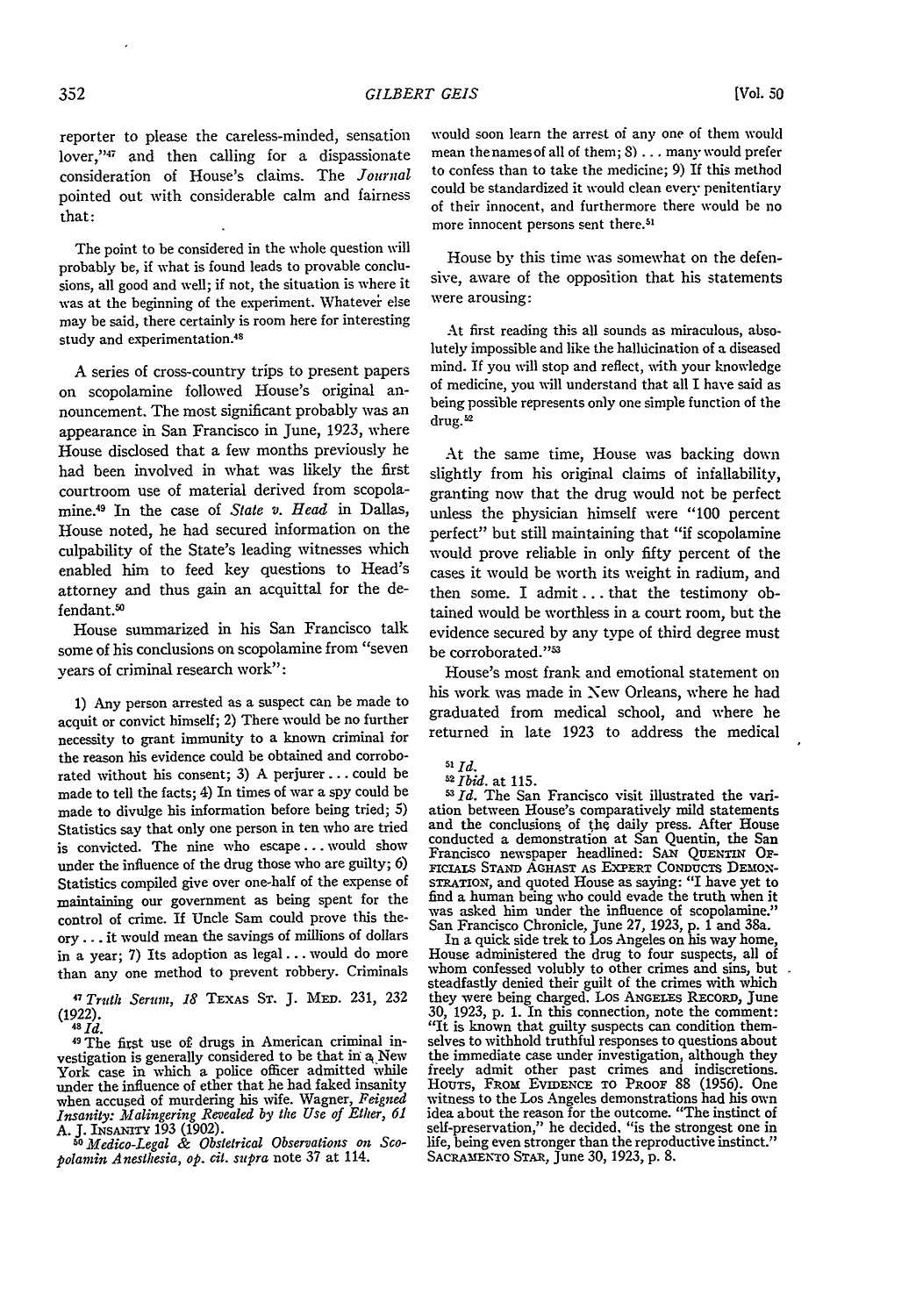society. He admitted that his earlier physiological explanation of the action of scopolamine had been quite incorrect, complained that his work with criminals was "tedious, slow, and so tiresome" but held to the belief that when scopolamine is employed "you observe a child-like frankness and a child-like honesty, where the replies are given without guile, deceit, or fraud." House also maintained that chronic liars had proven his easiest subjects, because of their own confusion, and, armed with information he had discovered during his San Francisco trip, House now advocated the combined use of the lie detector and scopolamine. He also lashed out at those who opposed scopolamine on constitutional grounds, echoing the common police lament that "there is no provision in the Constitution for the protection of the law violator."'

As was his practice, House conducted a number of intriguing experiments on prisoners during his New Orleans sojourn, experiments which stirred the local press to enthusiastic outbursts of astonishment at the powers of this new "veracity fluid." Local reporters first submitted to scopolamine injections, finding them highly effective. Then five prisoners in the parish jail were tested. Two of them proved rather recalcitrant, but the New Orleans daily newspaper had its own handy local explanation for this turn of events:

All in all, the tests were astonishingly complete. Practically every question was answered. Jesse Green. the great six-foot fourteen-year old negro gave the most trouble. Jesse is pure African. pure animal. Under the first dose of scopalamine he became excited, and a second injection was required. His answers were the least coherent....

Emile Bland, who insisted on taking the test, denied stealing narcotics from the federal building, [Bland had previously confessed] but freely admitted stealing candy and other items.... a curious individual. Some doubt as to nationality. He insists he is white but is classified as negro.<sup>55</sup>

Further refinements and diverse philosophical conclusions came from House as he continued traversing the country'. In Windsor, Canada, he paid tribute to law enforcement officers who, he said, he had previously regarded as a "bunch of licensed crooks" but had come to view now with "profound respect" since he had begun his work with scopolamine.<sup>36</sup> In a midwestern talk. House disclosed that he had once participated in a hanging. "The rope did not break," he recalled, "and neither did the man's neck." House connected this episode with his present work. "A state should only ask for a man's life and not reserve the privilege to strangle a man to death," he said. "After this man was strangled to death, evidence was found proving that he was innocent. Had this man taken scopolamine and his story or evidence been investigated the error might have been prevented." I

In New York, House was still insisting, but in considerably shrewder language, that "there are no human minds capable of resisting the physiological effects of scopolamine any more than they could resist the effects of ether or nitrous acid" and claiming that "the framers of the Bill of Rights believed the rights of society were paramount to the rights of the criminal."<sup>8</sup> A year later, House was able to report that he had "saved 26 men from a conviction out of **86** criminal tests."<sup>39</sup> By now, he had considerably refined his feelings on the use of scopolamine and was calling for a licensing system so that no charlatan would be permitted to take advantage of it. He noted in this connection:

I would respect no physician's opinion who had not assisted in at least 100 tests. The best legal minds and judicjal thought should co-operate with the medical profession to work out the details of safeguarding the purity of statements elicited under its administration. The technic is **...** a delicate piece of work requiring caution, and from three to six hours' time.<sup>60</sup>

In his final article, House explored an avenue that was to represent, through the subsequently

<sup>56</sup> How the Truth Serum Can *Aid Society* ..., pp. cit. supra, note 37 at 144. See also, FREE, *Strange New* Crime Remedies, 109 POPULAR SCIENCE 14 (December *Crime Remedies,* 109 POPULAR SCIENCE 14 (December<br>1926).

*r, The Physician and the Criminal, op. cit. supra,* note 37 at 27.

*Scopolanin-Apontorphia* Amnesia *in Criminology, op. cit. supra,* note 37 at 169. See also, **NFW** YoRK TimES, Oct. 22, 1924, p. 14.

**59** *Why Truth Serum Should* be *.lfade Legal, op. cit. supra,* note 37 at 140. *<sup>60</sup>Ibid.* at 147.

*<sup>4</sup> The Drug Scopolamtine, op. cit. supra* note 37 at 433-435. It was probably in connection with these ex- periments that Larson later made the comment:

I had occasion to see one of [House's] experiments during which a murderer definitely did lie throughout the whole test and have proof of this. It must be remem-<br>bered that one cannot compare psychologically subjects<br>who are volunteers for experiments for purely experimental purposes and actually guilty persons. (LARSON, *Comment*, 28 ARCHIVES OF NEUROLOGY & PSYCHIATRY 1223 (1932).

<sup>&</sup>lt;sup>55</sup> NEW ORLEANS TIMES-PICAYUNE, NOV. 27, 1923. **p.** 1; Nov. 28, 1923, p. 1; Nov. 29, 1923, p. 8.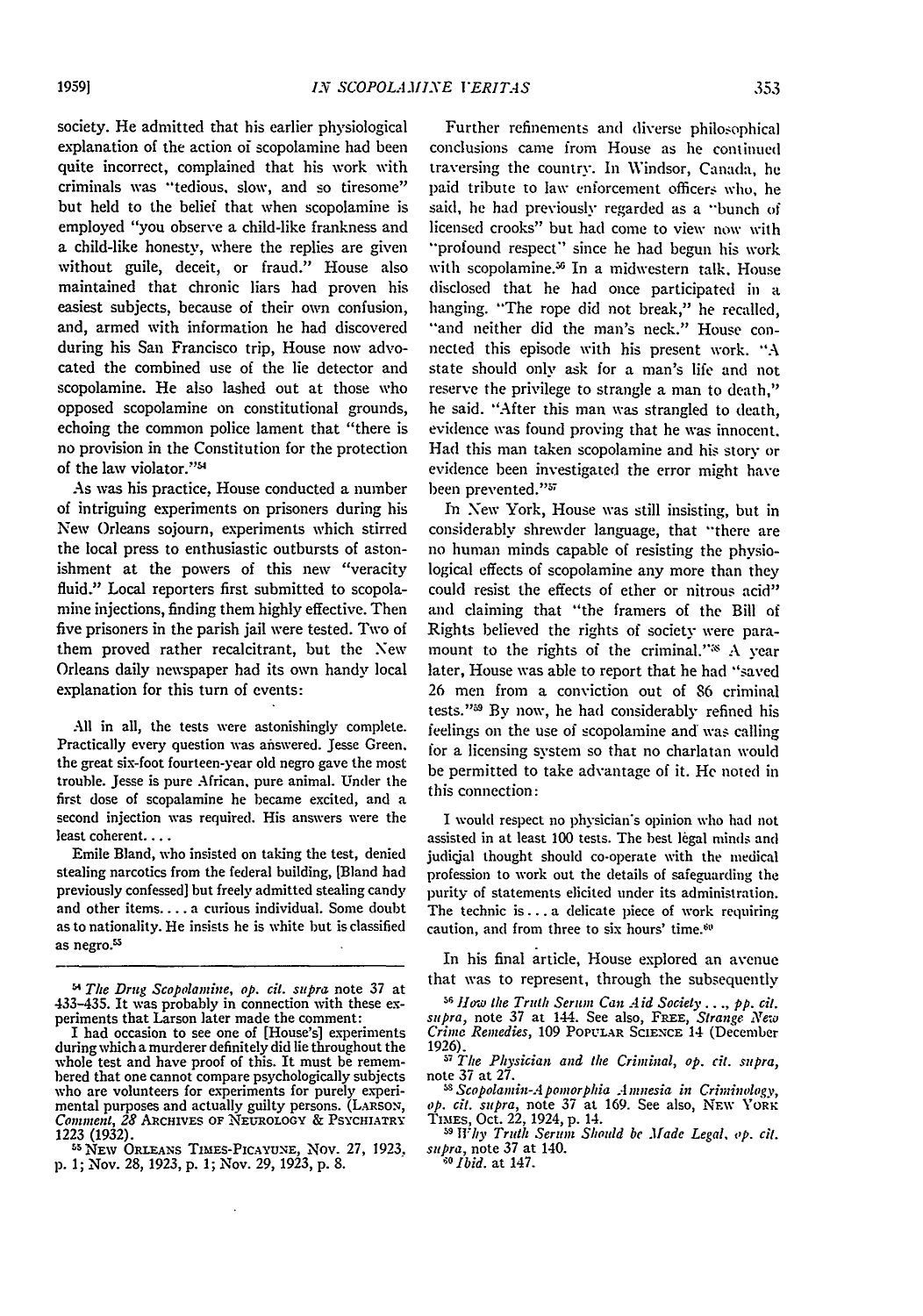**[Vol. 50**

elaborated technique of narcoanalysis,<sup>61</sup> one of the most exciting uses of sedative drugs, that of dealing with mentally disturbed patients. At San Quentin, House noted, he had injected scopolamine into a convict who remembered nothing prior to the Argonne battle when a hand grenade exploded near his head. Questioned **by** House under the influence of scopolamine, the convict was able to recollect his earlier life. Excited **by** this discovery, House wrote to mental hospitals, asking them to test his new insight on drug therapy, but his request received scant attention.62 In this final article House, appropriately enough, presents a summary panegyric to the drug to which he had tied his professional star:

**My** paper is presented for several reasons: 1) In respect to the Creator who gave to mankind scopolamin; 2) it is the most useful drug for the control of the insane; 3) it ranks supreme in the humane treatment of all addicts; 4) in my opinion, it is God's greatest gift to the parturient woman; 5) it will serve more medical requirements than any one drug to be found in the U. **S.** Pharmacopeia; 6) it is the most abused and least understood drug which should be regarded as a friend to the physician.<sup>63</sup>

#### CASES INVOLVING SCOPOLAMINE

Sporadic episodes, breaking out in various parts of the country, kept scopolamine in the public eye as a new and revolutionary form of psychological third degree, both during House's life and after his death. Some of the events were colorful, others garish, and all were inconclusive from any scientific viewpoint.

The first occurred in Birmingham in 1924 when five persons were announced to have confessed, while under the influence of scopolamine, to some two dozen axe murders over the course of three

*62Diagnosis and Treatment of Insanity by the Detection of Delusion, op. cit. supra,* note 37 at 300. The lone collaborator was P. R. Vessie of New York State. (VEssIE, *Scopolamin-Apomorphia Amnesia in Psy-chiatry, 4* CumR. RESEARCHES IN ANESTHESIA & ANAL-GESIA 170 (1925). years. The confessions were corroborated when the suspects come out from under the drugs.<sup>64</sup> Four years later, in Hawaii, scopolamine suffered a public setback that led to some brief scientific soul-searching. An Oriental chauffeur, suspected of a kidnap murder, was given a scopolamine injection and confessed to writing the kidnap note. Later, he repudiated the confession, and a second drug test yielded negative results. At this stage the drug questioning was abandoned-the murderer, another person, had been discovered.65

Seattle was the scene of a third publicized use of the drug in 1931 when an attempt was made to give truth serum tests to Decasta Earl Mayer in order to learn the whereabouts of an alleged murder victim. An injunction halted this form of inquiry, 66 and also led the country's leading law review to note that truth serum tests probably violated the privilege against self-incrimination in criminal matters, and where the questioning concerned "irrelevant inquiries into private affairs" the procedure was also likely an "infringement on the essential underlying interest in privacy."<sup>67</sup>

About the same year a case in Canada was reportedly cleared up through the use of truth serum, and two writers noted with approval that the suspect "paid the extreme penalty for the murder which would have gone unavenged were it not for this new and powerful instrument for the detection of crime-scopolamine."<sup>88</sup> Finally, in 1935 a Kansas City butcher submitted to the use of scopolamine, and was cleared of suspicion on a murder charge.6

61BIRMINGHAM AGE HERALD, Jan. 7, 1924, **p. 1;** Jan. 8, 1924, p. 1; NEw YORK TIMES, Jan. 8, 1924, p. 1; WIGMoRE, *2* PRINCIPLES OF **JUDICIAL** PROOF OR **THE** PROCESS OF PROOF **610** (2nd **ed.** 1931).

*<sup>65</sup>Cross-Examined Under an Anesthetic, 91* J.A.M.A. 2006 (1928), reprinted WAITE, THE CRIMINAL LAW AND ITS ENFORCEMENT 627 (3rd ed. 1947). The leading British medical journal, commenting on this case in an

appalled tone, noted:<br>
We cannot ... accept a method which would nega-<br>
tive [the caution] and which would trick a suspect.... It would be instinctively repulsive.... To dope a man into confession would be as distasteful as to extract evidence by torture. *Medicine & the Law: Cross-Examination Under Anesthetic, 106 LANCET 990 (1928).* 

<sup>66</sup> CHAFEE, JR., POLLAK, & STERN, The Third Degree, in 4 REPORTS OF THE NAT'L. COMM'N. OB-SERVANCE & ENFORCEMENT 13, 149 (1931); MARSTON, THE LIE DETECTOR TEST 78 (1938)

**<sup>6</sup>**Note, *Methods of Scientific Crime Detection as Infringements of Personal Rights, 44* HARVARD L. REV.

842 (1931).<br>L<sup>68</sup> BAKER & INBAU, *Scientific Detection of Crime, 177*<br>MINN. L. REv. 602, 623 (1933). *<sup>69</sup>Scopolamine Confession, 26* TIME 54 (Nov. 18,

1935).

**<sup>61</sup>** See HORSLEY, NARco-ANALYSIS (1943) for a general statement. A good English-language bibli-ography is LIPTON, *The Amytal Interview. A Review, I* AM. PRACTITIONER *&* DIGEST **OF** TREATMENT 148 (1950), while an extensive international bibliography appears in GOMIRATO & GAMMA, NARCOANALISI, PSICOFARMACOLOGIA E CLINICA **DELLA** SUBNARCOSI BARBITURICA 213-256 (1958).

**<sup>6</sup>***Ibid.* at 301.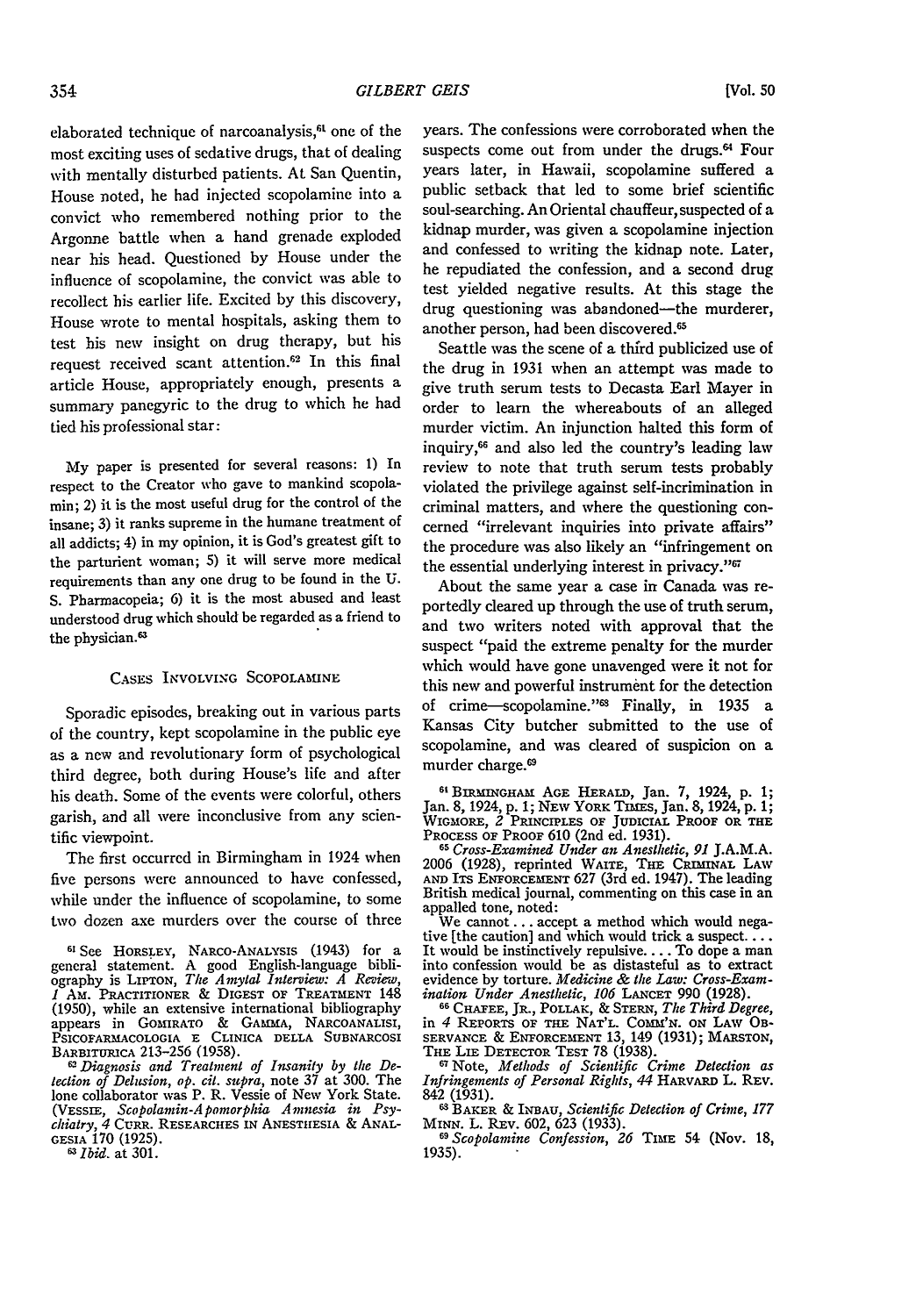While these handful of cases represent virtually the total public notice of the use of scopolamine in police interrogation there exists some evidence that the drug was employed much more extensively by various police forces." The Wickersham Commission, for instance, charged that between 1920 and 1930 suspects had been given "tear gas, scopolamine injections, and chloroform" for the purpose of securing confessions,<sup>71</sup> while one police writer noted (apparently with disapproval) that "fear can be built up by suggesting the use of scopolamine" and went on to give an example:

One department demonstrated to suspects just how the drug was administered, and went on to explain just how it worked. A story was also told about the bank robber who was put under the drug and faithfully reenacted the whole crime, including the division of loot afterwards. If the suspect said that they couldn't force him to submit to the drug, it was pointed out that the drug also worked when the suspect was first rendered unconscious by chloral hydrate **...** placed in his coffee or drinking water. In many instances, the terrified suspect talked to avoid being tested with the truth serum.<sup>72</sup>

Meanwhile, serious attempts to provide scientific material on the value of scopolamine in police work were being carried out by Goddard, Muehlberger, and Keeler at the Scientific Crime Detection Laboratory in Chicago. The experiments produced only "fairly satisfactory results,"73 though a number of intriguing disclosures of information were reported, such as the admission of a prior traffic offense by a subject under the drug who himself had forgotten the incident when questioned prior to the test.<sup>74</sup>

It was during this period also that the courts passed initial judgment on this new evidentiary technique, a judgment that was to stand as the

**25 (1931). 72 KIDD, POLICE** INTERROGATION 147 (1940). This was the approach used to produce a confession in the Applegate case in 1935. See, LEVIN, *The Slow Poison* in **FIVE** WHO VANisnED, 157, 178 (1959); and HoFF-*MAN* **AND** BISHOP, THE GIRL **1N -TE POISON COTTAGE,**

45 (1953).<br><sup>73</sup> INBAU, *Methods of Detecting Deception, 24* J.<br>CRIM. L. 1140, 1155 (1934).

**MUELHHBERGER,** *op. cit. supra,* note **28** at 515; **GODDARD,** *op. cit. supra,* note 27 at 339; MULBAR, INTERROGATION 102 (1951).

lone truth serum decision for more than a decade. The case involved George Hudson, a St. Louis man convicted of the rape of a 65-year-old woman. The defense attempted to introduce testimony that under the influence of truth serum Hudson had denied his guilt. Speaking for a unanimous court, however, Judge Robert Walker Franklin, a 76 year-old jurist known for the "liberality of his views and the frequency of his dissents,"75 delivered a blistering indictment of truth serum in criminal prosecutions:

Testimony of this character-barring the sufficient fact that it cannot be otherwise classified than as a selfserving declaration-is, in the present state of human knowledge, unworthy of serious consideration. We are not told from what well this serum is drawn or in what alembic its alleged truth compelling powers are distilled. Its origin is as nebulous as its effect is uncertain. A belief in its potency, if it has any existence, is confined to the modern Cagliostros, who still, as Balsamo did of old,<sup>76</sup> cozen the credulous for a quid pro quo, by inducing them **to** believe in the magic powers of philters, potions, and cures by faith. The trial court, therefore, whether it assigned a reason for its action or not, ruled correctly in excluding this clap-trap from the consideration of the jury. $77$ 

As scientific evidence and judicial vitriol accumulated, they were inevitably accompanied by general evaluations concerning the present utility and the future prospects of scopolamine. Such evaluations ranged from the wildly enthusiastic to the harshly condemnatory, sandwiching between them some milder judgments by less polemical, more cautious workers.

The major claim of those favoring expanded usage of scopolamine was that such usage would eliminate more barbaric police interrogation procedures and add an element of scientific certainty to court hearings. One writer believed that "the use of brutality by the police in securing confessions, the reception of flimsy testimony as to identity, and the ineffectiveness of circumstantial evidence may be curtailed by more reliance upon scientific data and less reliance upon individual

**<sup>70</sup>**The same seems true today. Note, for instance, BARKHAM, *Truth Drugs: The New Crime Solver*, 29

**CORONET** 72, 75 (Jan. 1951). **71 NAT'L. Coa'N. ON** LAW **OBSERVATION,** *Op. cit. supra,* note **66; HOPKINS,** OUR **LAWLESS PoLicE:** A **STUDY OF THE UNLAw tux ENFORCEMENT OF THE LAW**

**<sup>75</sup> ST. Louis** GLOBE-DEMOCRAT, Nov. 20, **1930.**

**<sup>78</sup>**Guiseppe Balsamo was the real name of Count Cagliostro, a notorious charlatan and swindler. For a chronicle of his deeds, see BOLITHO, *Cagliostro (& Seraphina),* TWELVE **AGAINST THE** GODS **179** (1929). **77** State v. Hudson, 314 Mo. 599, 602, 289 S.W. 920,

<sup>921 (1926);</sup> Noted, **SHORT,** *Evidence-Expert Testimony -Admission of Deception Tests, 12* **ST.** Lou is L. REv. 215 (1927).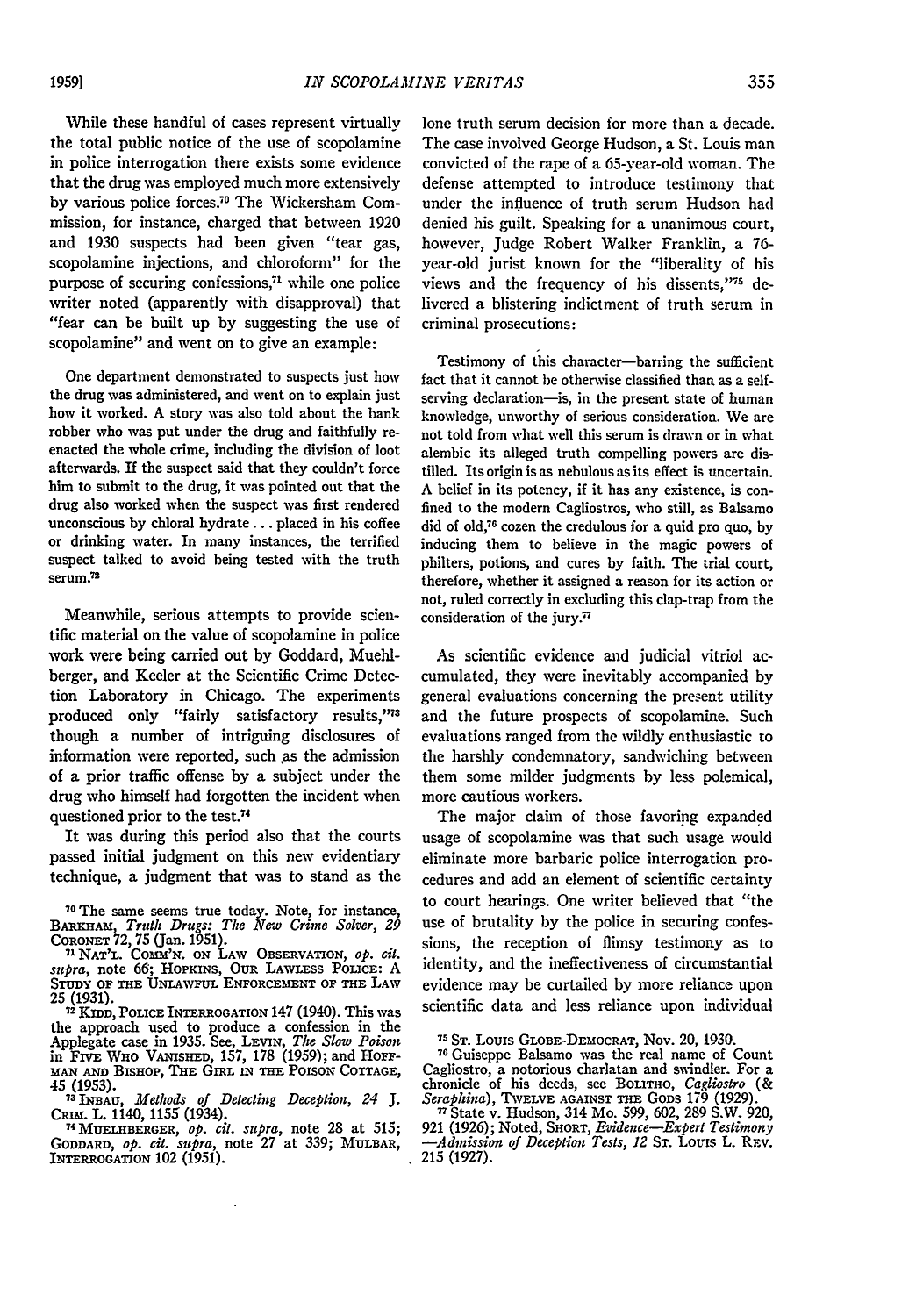**[Vol. so**

'reasoning' **",78** while another writer, of considerably more flamboyant nature, accused the courts of being "pitifully jealous of... prerogatives" and therefore "grimly hostile to the scientific invader" but predicted the continued assault of truth serum "until the last judicial periwig capitulates and the groans of the maimed and mishandled suspect is heard no more in the land."<sup>79</sup>

Considerably more restrained was the pertinent observation of a leading authority on the law of evidence who pointed out that the major advantage of truth serum, "if valid," particularly in contrast to the polygraph, was that "it directly elicits truth, and not merely signalizes falsehood" and, even more important, that its results "are not dependent upon any question of interpretation."<sup>8</sup>

This viewpoint was pushed to a more sophisticated level by Gault, who noted that the utmost that could be claimed for truth serum at that moment was that it might suggest lines of inquiry. He stressed that even the 'truth', as it might be elicited by scopolamine, was always only the truth as the person under inquiry saw or understood it.81

The most telling criticism against scopolamine, of course, related to its ability to provide accurate results, a fact questioned severely by many critics. Highly significant was an experiment with scopolamine conducted on medical and psychology students at the University of Wisconsin which found that "in general **...** the subjects who were resistant to suggestions in the normal state were also resistant when under the influence of the drug. There was a fairly marked tendency, however, for those who were susceptible in the normal state to be markedly more so when the under the influence of scopolamine."<sup>82</sup>

The legal and scientific objections to scopolamine effectively barred its expanded usage in police work, particularly after House, with his crusading zeal and his ability to call public attention to his work, passed from the scene. By the mid-1930's scopolamine became passe as experiments demon-

**<sup>78</sup>**BAKER & **INBAU,** *op. cit. supra,* note 68 at **628.**

- **,9 ROBINSON, SCIENCE VERSUS** CRIME 280 (1935). See also, **HERZOG,** MEDICAL JURISPRUDENCE §472 (1931).
- **80** McComcK, *Deception* Tests *and* the *Law of Evidence, 15* CAL. L. REV. 484, 493 (1927). **<sup>81</sup>**GAULT, **CRIMINOLOGY** 392, 393 (1932). **<sup>8</sup>**

**2 HULL, HYPNOSIS** *&* **SUGGESTIBILITY: AN EXPERI-MENTAL** APPROACH 99 (1933). See also, SHARPE, *Medication as a Threat to Testamentary Capacity, 35*<br>U. No. CAR. L. REV. 380 (1957); BURTT, LEGAL<br>Psychology 137 (1931). The precise results of the exstrated that various derivatives of barbituric acid. such as sodium pentothal and sodium amytal, were safer for the interrogation of criminals.<sup>83</sup>

Today, scopolamine still serves a good deal as an obstetrical aid, and has been found to be an excellent remedy for seasickness, probably because of its depressant and anti-spasmodic qualities. It is also used to control rigidity and tremors in Parkinson's disease, and employed somewhat to mitigate the severity of withdrawal symptoms in narcotic addicts. It was, in fact, in connection with this last usage that scopolamine figured most recently in court annals, as a suspect confessed to a crime and then later claimed-the appellate court disagreeing-that a scopolamine injection he had received in jail had illegally led to the confession.<sup>84</sup>

Despite the passage of scopolamine itself from police interrogation, the groundwork had been firmly placed for subsequent scientific developments in the use of drugs for police work, developments which would occur with extreme rapidity during the second World War, and which would harass the courts with increasing regularity and intensity as science and the legal system vied, in terms of respective values, differing factual interpretations, and sometimes contradictory evidence, to find the most satisfactory niche for interrogation drugs.

periment, which used balance as the test of suggestibility, were these:<br>1. Some subjects apparently negative with the con-

<sup>1.</sup> Some subjects apparently negative with the con-<br>trol show an unequivocal response to suggestions.<br>2. All slightly suggestible subjects ... became more<br>suggestible.<br>3. All subjects showing very marked suggestibility<br>... unambiguous (55 percent of all subjects on whom we have records were negative both with drug and with-

have records were negative both with drug and with-<br>out.)<br>5. No subjects who were negative with the drug<br>were more suggestible in the control experiments. BAERNSTEIN, **AN** EXPERIHMENTAL **STUDY OF THE EFFECT ON** WAKING SUGGESTIBILITY OF SMALL **DOSES** OF **SCOPOLAMINE** HYDROBROMID 54. Master's thesis: Uni**versity** of Wisconsin, 1929.

**<sup>8</sup>** The transition began with LORENZ, *Criminal Con-Jessions Under Narcosis, 31* **WISCONSIN MED. J.** 245

<sup>(1932).</sup> **I"** People v. Townsend, 11 Ill.2d 30, 141 N.E.2d 729 (1957). The court felt that whatever effect the drug was forthcoming. See COMMENT, *Admissibility of Confessions & Denials Made Under the Influence of Drugs, 52* **NORTHWESTERN** U.L.REv. 666 (1957).